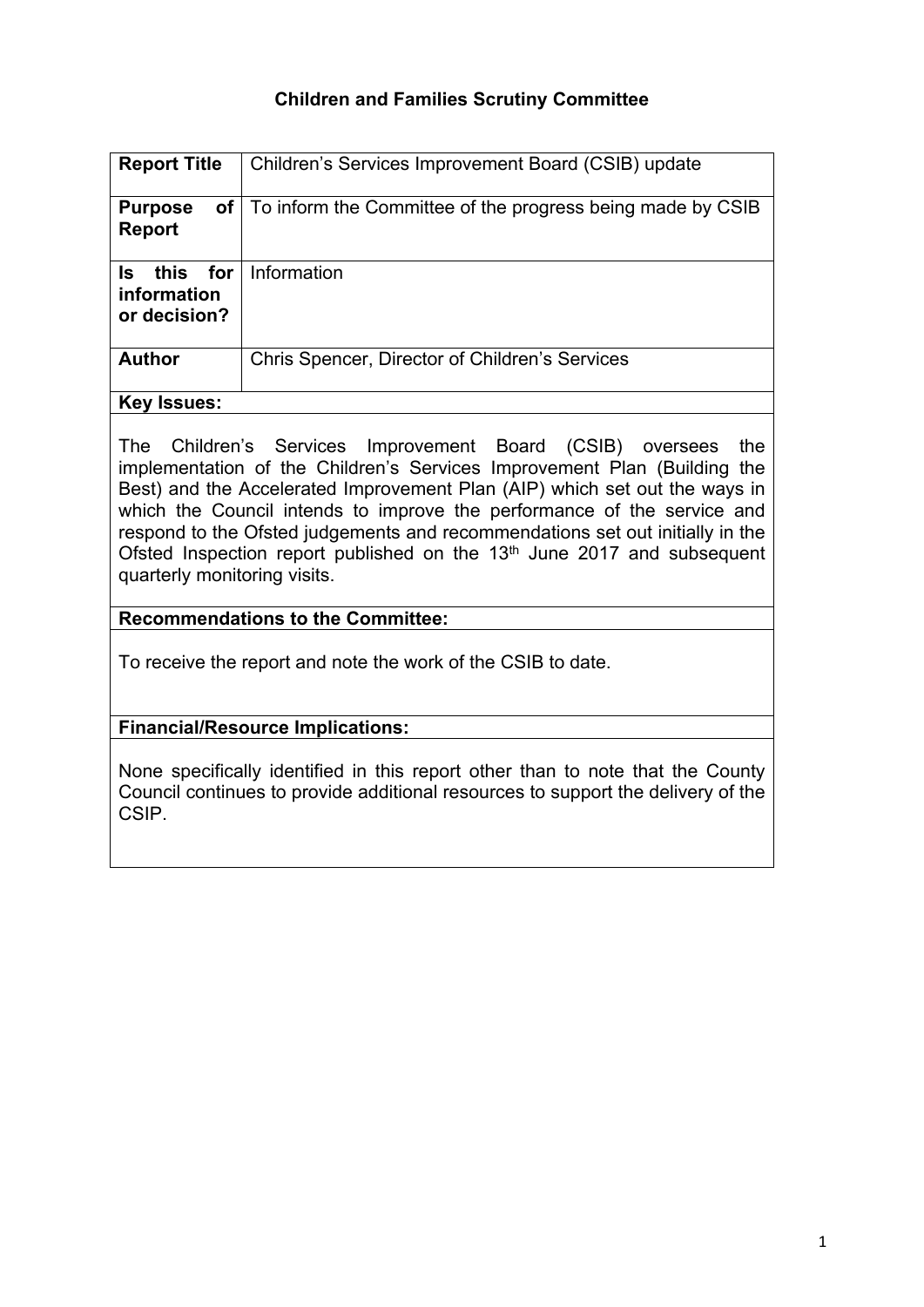# **Report**

The Improvement Board has been chaired independently by Andrew Ireland since July 18. The Board meets every two months. CSIB is attended by the Leader of the County Council, Chief Executive GCC, Director of Children's Services GCC and other key statutory partners. The Board role is to oversee the implementation of the Improvement Programme.

The Board last met in February, this meeting focused on the Self Evaluation (SEF), key improvement activities, Audit and Performance.

## **1. Self Evaluation (SEF)**

- 1.1. It is a requirement to have a comprehensive Self Evaluation of the quality and impact of social work practice ahead of full inspection. A working draft has been shared with the Improvement Board.
- 1.2. The Self Evaluation (SEF) should answer three questions:
	- What do we know about the quality and impact of social work practice?
	- How do we know it?
	- What are our plans for the next 12 months to maintain or improve practice?
- 1.3. The structure of our SEF reflects the child's journey. Our strengths and weaknesses and the presentation of compelling plans to address those weaknesses.
- 1.4. We have progressed a number of areas of our Improvement Programme, in particular:
	- Our recruitment strategy has been revised and our package of employee benefits compares well with neighbouring authorities.
	- Workforce stability is steadily improving with ongoing reductions in our agency staffing, vacancy and turnover rates.
	- The Senior Leadership Team and Heads of Service cohorts have been settled for some time and 75% of our Team Managers are now permanent appointments.
	- Our objective is for each social worker to have a caseload of 18 children or less. Currently 74% of our workforce is at this target, with 88% having 22 children or less.
	- Senior Leaders, including the DCS are regularly visiting the locality teams and social workers are consistently reporting that case loads are more manageable and that morale is improving and good in some areas.
	- We are seeing a sustained increase in the volume of auditing activity and are increasingly secure in our judgements.
	- MASH is now well established with partners and providing a robust focal point for the receipt and response to initial child safeguarding contacts.
	- The majority of assessments are completed within timescales and are improving in quality, particularly when informed by the Anchor principles which form part of Essentials 2.0 Programme
	- Visits to children in our care, care leavers and children subject to a CIN or a CP plan are timely for the vast majority of children.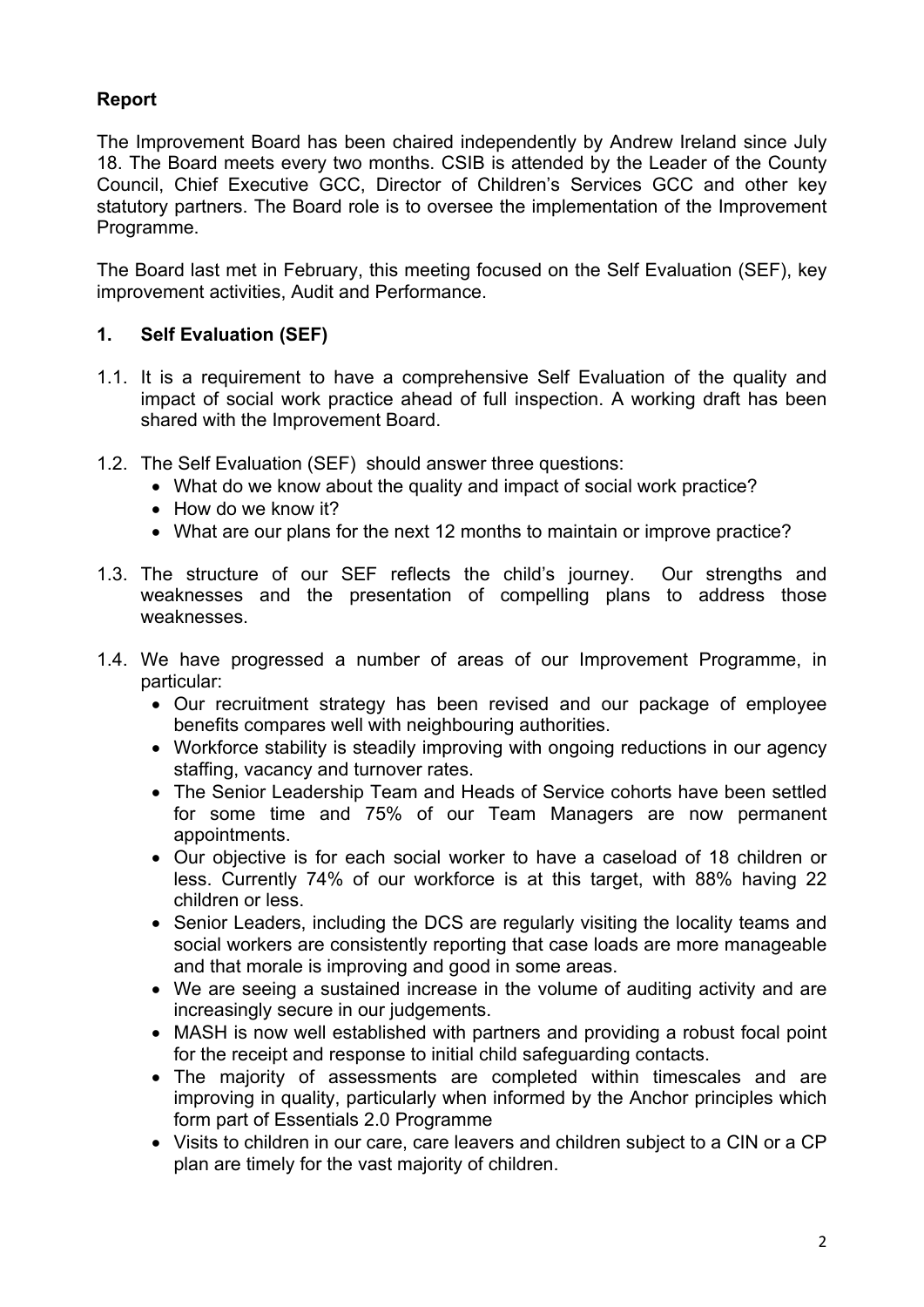- 1.5. Despite these improvements in performance, a number of challenges remain:
	- There remains a significant proportion of our case work we judge to be inadequate/requires improvement and this continues to be an area for targeted improvement.
	- Management oversight and supervision is increasingly evident, however, it is not yet consistently focused on outcomes for children and the quality remains variable.
	- The timeliness of our initial response following contact, whether as part of a single assessment or Section 47 enquiry, is a key area of focus within our improvement plans. Performance has gradually improved over recent months; we know more rapid and consistent improvement is needed and we are working hard to achieve this.
	- Performance is not consistent across teams, particularly for those most affected by staff churn.
	- The new Entry to Care process has begun to address shortfalls and enable the gathering of a range of management information to target interventions. More work is needed to embed the process.
	- Our rate of Section 20 is significantly above national average. We have taken assertive actions to identify all children who are S20 and determine whether this legal status is appropriate.
- 1.6. Since the February Improvement Board, we have further developed our SEF and it will continue to evolve until re-inspection.

# **2. Key Improvement Activities**

- 2.1. Since September 2019, we have added improvement capacity and expertise in order to address the legacy of inadequate practice in Gloucestershire and deliver 'good' and better services to improve outcomes for local children and families.
- 2.2. The consultancy assignments focus on the Accelerated Improvement Plan (AIP) practice priorities. The AIP priorities include a focus on recording, visiting, assessment, planning, management overviews, supervision and Essentials Training – which together form the fundamentals of social work practice.
- 2.3. The following activities are taking place:
	- Individual coaching conversations with targeted Team Managers (x 18) in targeted Localities to focus on preparing management overviews in accordance with the Essentials Training principles.
	- Roadshows in Localities:
		- o Ofsted inspection preparation roadshows: These have been delivered and aimed to provide information about the inspection framework, outlining the key messages and logistical arrangements that will be in place as well as focusing on the practical ways that staff can start to prepare.
		- o Neglect roadshows: these promote key practice messages about the identification of neglect, the impact of neglect on children and young people and the ways in which the Tool Kit can help to support direct work with children and families
		- o Pre-birth roadshows: these explore the details of the protocol including thresholds for referral, the pre-birth assessment framework, working